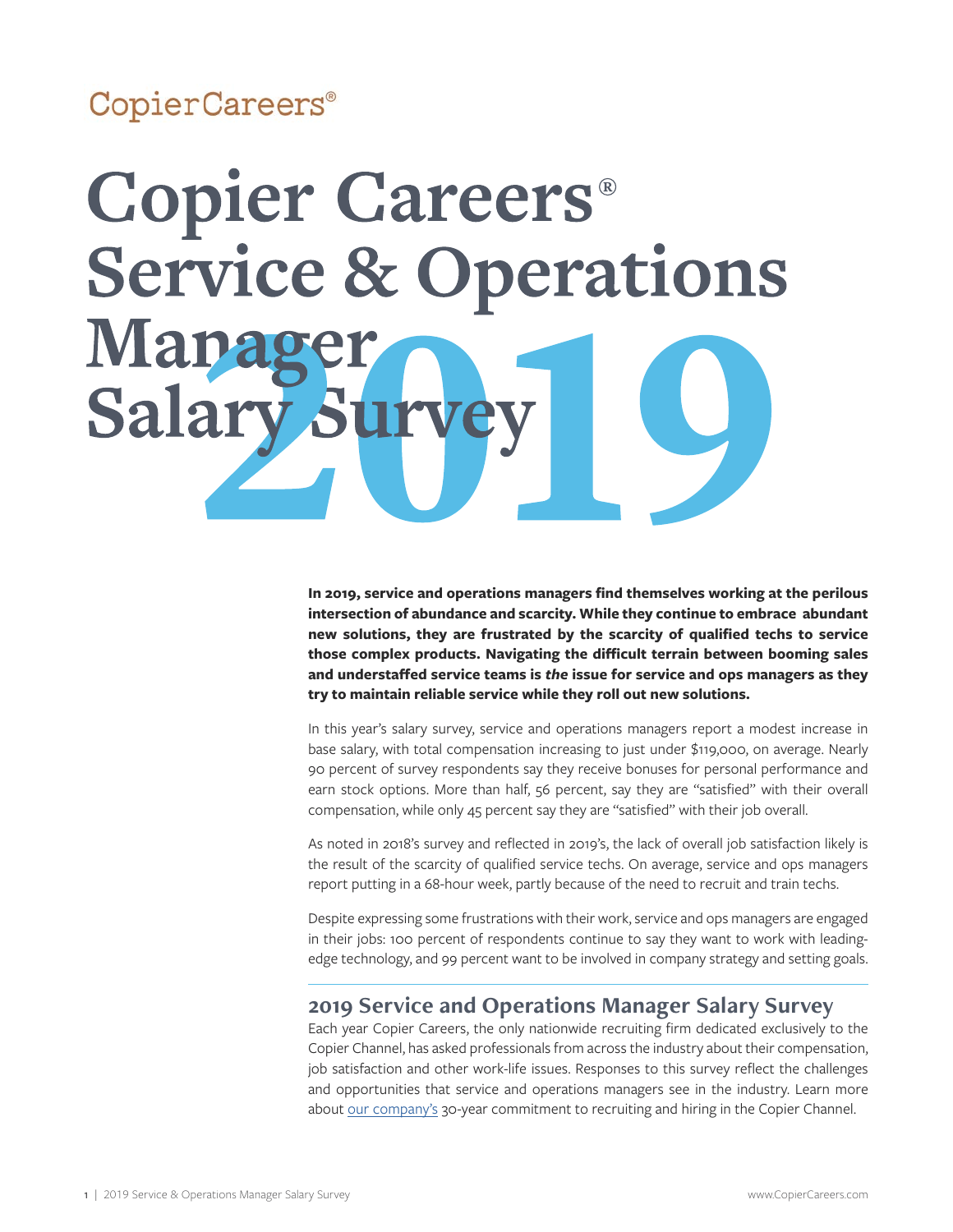# 2'084

### **SERVICE & OPERATIONS MANAGERS PARTICIPATED IN OUR 2019 SURVEY**

Responses to this year's survey indicate that service and operations managers remain deeply committed and engaged in their work, but they are also showing signs of stress. Chief among their stressors is the lack of qualified service techs, which can affect the quality of service and ultimately their company's bottom line. This could explain why:

- 99 percent of respondents say they want "the tools and support to do my job well," an increase of 10 percentage points
- 98 percent say the "effectiveness of their immediate supervisor" is a concern, up 8 points from 2018 and up 27 points since 2017
- 88 percent want "effective career path planning and support," an increase of 21 points from 2018

With the current [U.S. unemployment rate](https://www.bls.gov/news.release/pdf/empsit.pdf) at 3.7 percent, many employers are having trouble filling positions. The Copier Channel is also struggling to fill positions for qualified service techs, in a job category where demand has outstripped supply for years.

"We have always dwelt in this zero-unemployment environment in our industry," says Paul Schwartz, president of Copier Careers. "There is always stress and pressure on these service managers to find, train and retain a top-notch service team. This tight labor market has made that task more difficult."

A veteran tech said much the same in an online poll. Even though the industry has had its ups and downs, the tech said it offered a stable, fulfilling career with opportunities for personal and professional growth. But he's worried about the next generation:

#### *"I went from highly mechanical and some electrical tech to a hybrid tech with several certifications over the years, but there is no one to pass it on to coming up the ranks; it's a shame, really."*



#### *Average Service & Operations Manager Base Salary 2008-2019*

2 | 2019 Service & Operations Manager Salary Survey www.CopierCareers.com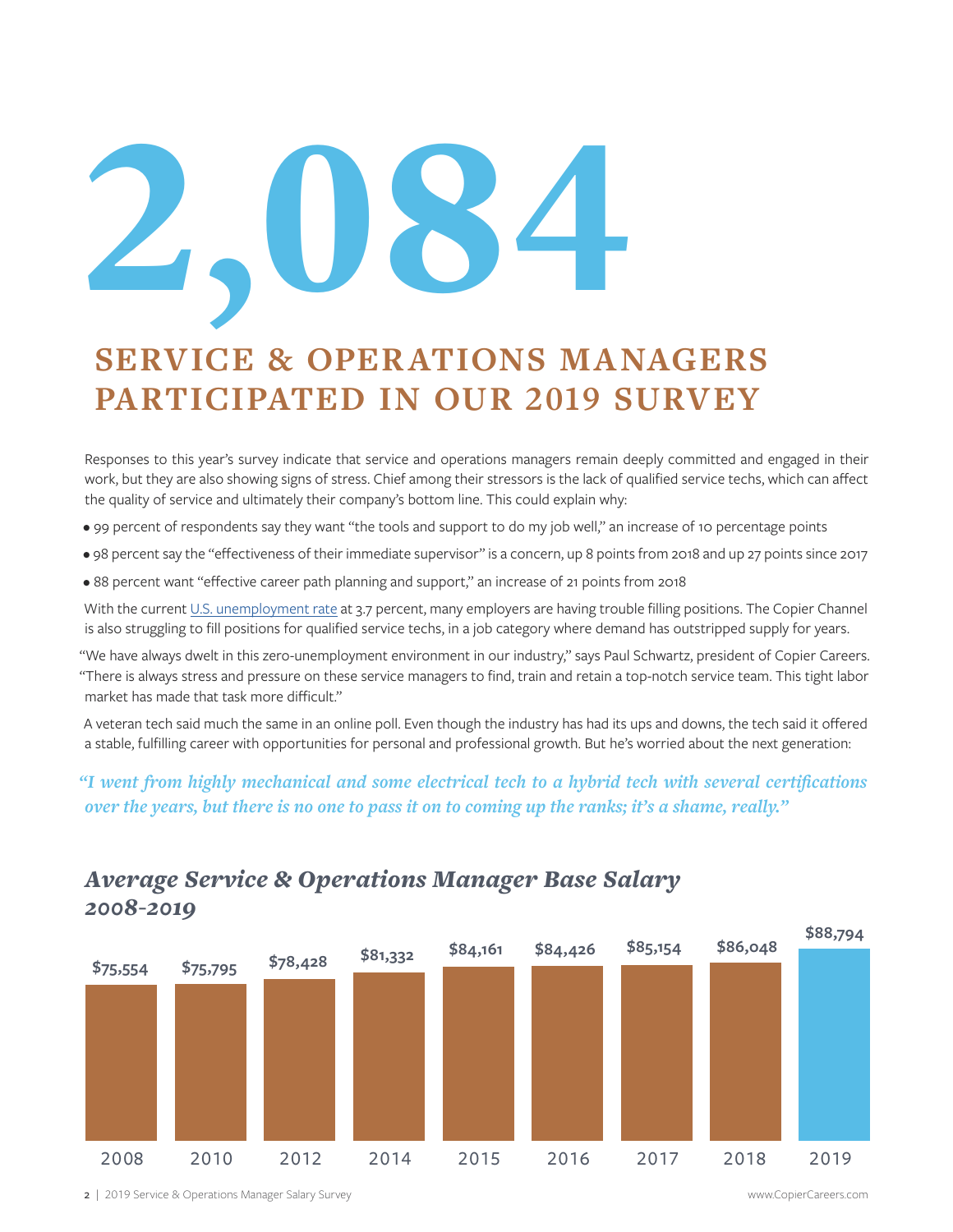#### **AVERAGE BASE SALARY BY JOB TITLE**

|                             | 2008     | 2010     | 2012     | 2014     | 2015     | 2016     | 2017     | 2018     | 2019     |
|-----------------------------|----------|----------|----------|----------|----------|----------|----------|----------|----------|
| All job titles              | \$75,554 | \$75,795 | \$78,428 | \$81,332 | \$84,161 | \$84,426 | \$85,154 | \$86,048 | \$88,794 |
|                             |          |          |          |          |          |          |          |          |          |
| <b>Service Manager</b>      | \$67,739 | \$67,008 | \$71,010 | \$74,553 | \$76,267 | \$77,411 | \$78,035 | \$79,304 | \$88,946 |
| <b>Regional Service Mgr</b> | \$74,029 | \$72,107 | \$75,002 | \$77,222 | \$78,612 | \$78,683 | \$78,750 | \$78,877 | \$78,879 |
| <b>VP of Service</b>        | \$79,621 | \$78,765 | \$79,040 | \$81,318 | \$83,025 | \$84,519 | \$85,011 | \$86,541 | \$88,657 |
| <b>Operations Mgr</b>       | \$79,063 | \$82,105 | \$83,887 | \$86,657 | \$90,037 | \$90,037 | \$91,320 | \$92,066 | \$93,167 |
| <b>General Manager</b>      | \$77,318 | \$78,991 | \$83,201 | \$86,908 | \$89,863 | \$91,480 | \$92,654 | \$93,464 | \$94,321 |

#### **Salary Up, Satisfaction Steady**

In 2019, the average annual salary across all job titles for service and operations managers increased 3.2 percent to \$88,794. That is roughly \$12,000 above the [national average base pay](https://www.glassdoor.com/Salaries/operations-manager-salary-SRCH_KO0,18.htm) for service and ops managers, as compiled by Glassdoor, an online service that gathers job data and listings for business and industry.

In the past year, non-cash bonuses for health benefits, a company car, training, etc., increased only 0.5 percent to a value of \$29,895 (+\$140), bringing average annual compensation across all service and operations manager job titles — including non-cash perks to \$118,689, an increase of 2.5 percent.

Satisfaction with overall compensation remained about the same, with 56 percent of respondents indicating they are "satisfied" or "very satisfied" with theirs; 22 percent are neutral on compensation, and 21 percent say they are "dissatisfied." Similar to last year's survey, when asked about overall job satisfaction, 45 percent of service and ops managers say they are "satisfied" or "very satisfied," 26 percent are neutral on overall job satisfaction and 29 percent say they are "dissatisfied" or "very dissatisfied" with their job.

| AVERAGE TOTAL       |  |
|---------------------|--|
| <b>COMPENSATION</b> |  |

| <b>TOTAL</b>    | \$118,689 |  |  |
|-----------------|-----------|--|--|
| AVG BONUS       | \$29,895  |  |  |
| <b>BASE PAY</b> | \$88,794  |  |  |
|                 |           |  |  |

But even as dissatisfaction increases among service and ops managers, they are in the driver's seat to resolve it — and it starts with recruiting, Schwartz says. "Here's the bottom line: If they don't figure out how to resolve that issue, they're the ones who have to pay the consequences for it. Because they aren't going to be able to hit their benchmarks."



#### *Overall Satisfaction*

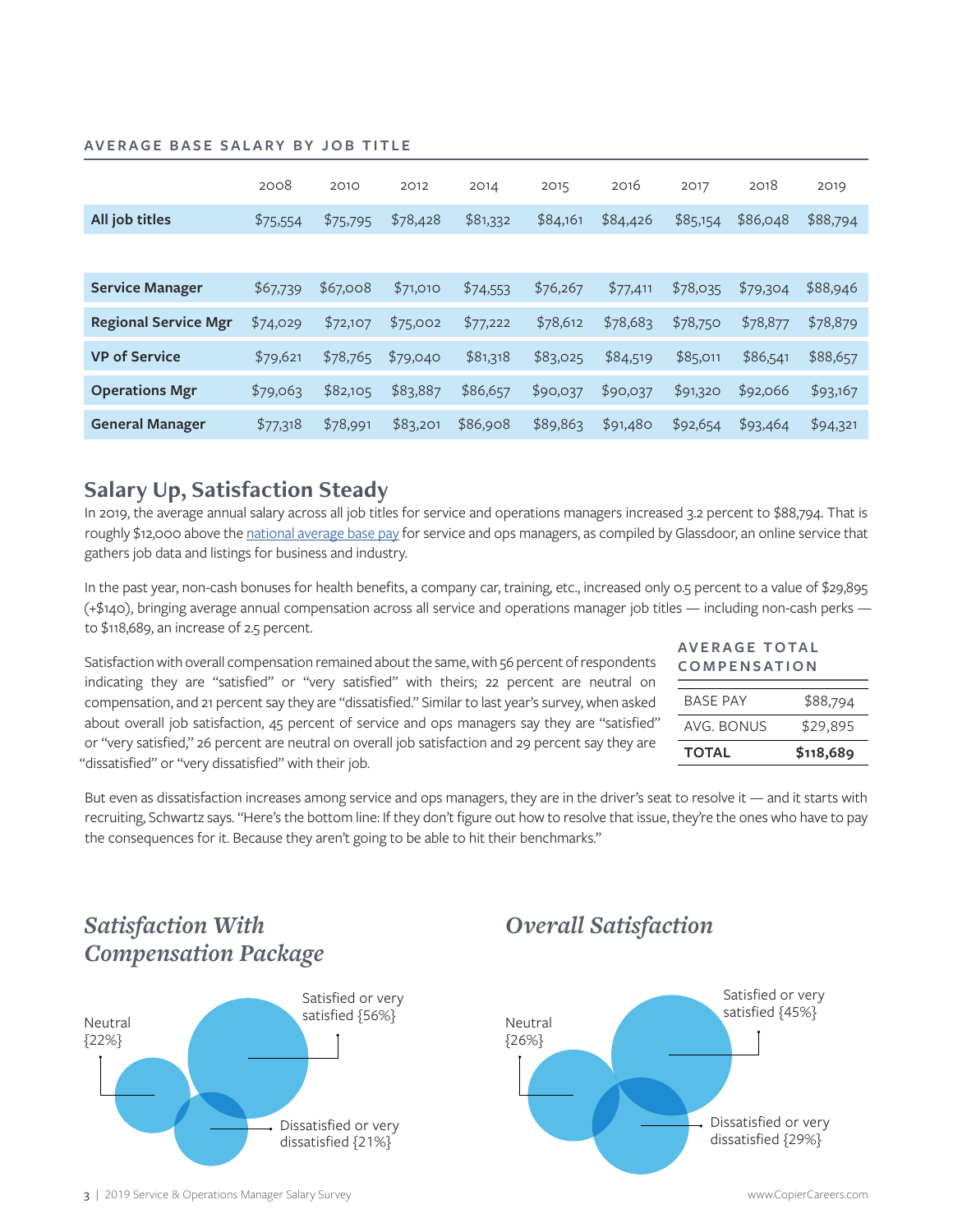#### *In which industry segment do you work?*





101-200 {7.9%}

> 201-500 {10.4%}

#### **The Same but Different**

Service and operations managers who took this year's survey report working in industry segments in almost identical proportions to last year's survey. The largest segment, 35 percent, work in regional dealerships with more than one location, an increase of 1 percent.

Also like last year's survey, the proportion of how many employees and contractors they supervise remains almost evenly split across categories. There was a slight increase in those who supervise 101-200 people, now 7.9 percent, and in those who supervise 21-50 employees, 21.6 percent.

Another increase in this year's survey is the number of hours service and ops managers report working each week. On average, their workweek increased to 68 hours in 2019. That is two hours more than in 2018 and 10 hours more than in 2014. "We believe the increase of time at work is directly related to the time spent recruiting and ultimately that becomes a job satisfaction issue," says Jessica Crowley, business development manager and senior recruiter at Copier Careers.

"Creating bench strength and trying to find people makes up a big portion of their frustration and takes a good portion of their time," Crowley says.

For many service and ops managers, the effort to find and hire qualified candidates has become a chicken-and-egg situation. Schwartz recalls a recent interaction with a service manager whose "No. 1 priority" was hiring technicians.

"We found technicians, but he waited so long to get back to us that the candidates all took jobs somewhere else," Schwartz says. "He explained that his problem was he didn't have time to interview the technicians because he was out pulling service calls — because he was short technicians."

Even with the frustrations of filling jobs on their teams, the average tenure of service and ops managers ticked up slightly to 12.9 years, with the overall average of time at their current job at 9.9 years. Asked how long they plan to stay in their current position, respondents said six years, an increase of two years over 2018's survey.

#### **AV E R A G E H O U R S WORKED PER WEEK**

51-100 {17.4%}

| 2006 | 49 |
|------|----|
| 2008 | 51 |
| 2010 | 52 |
| 2012 | 52 |
| 2014 | 58 |
| 2016 | 60 |
| 2017 | 61 |
| 2018 | 64 |
| 2019 | 68 |

#### **AV E R A G E Y E A R S IN COPIER INDUSTRY**

| 2004 | 23   |
|------|------|
| 2006 | 25   |
| 2008 | 23   |
| 2010 | 25   |
| 2012 | 23   |
| 2014 | 19   |
| 2016 | 13   |
| 2017 | 12.9 |
| 2018 | 12.7 |
| 2019 | 12.9 |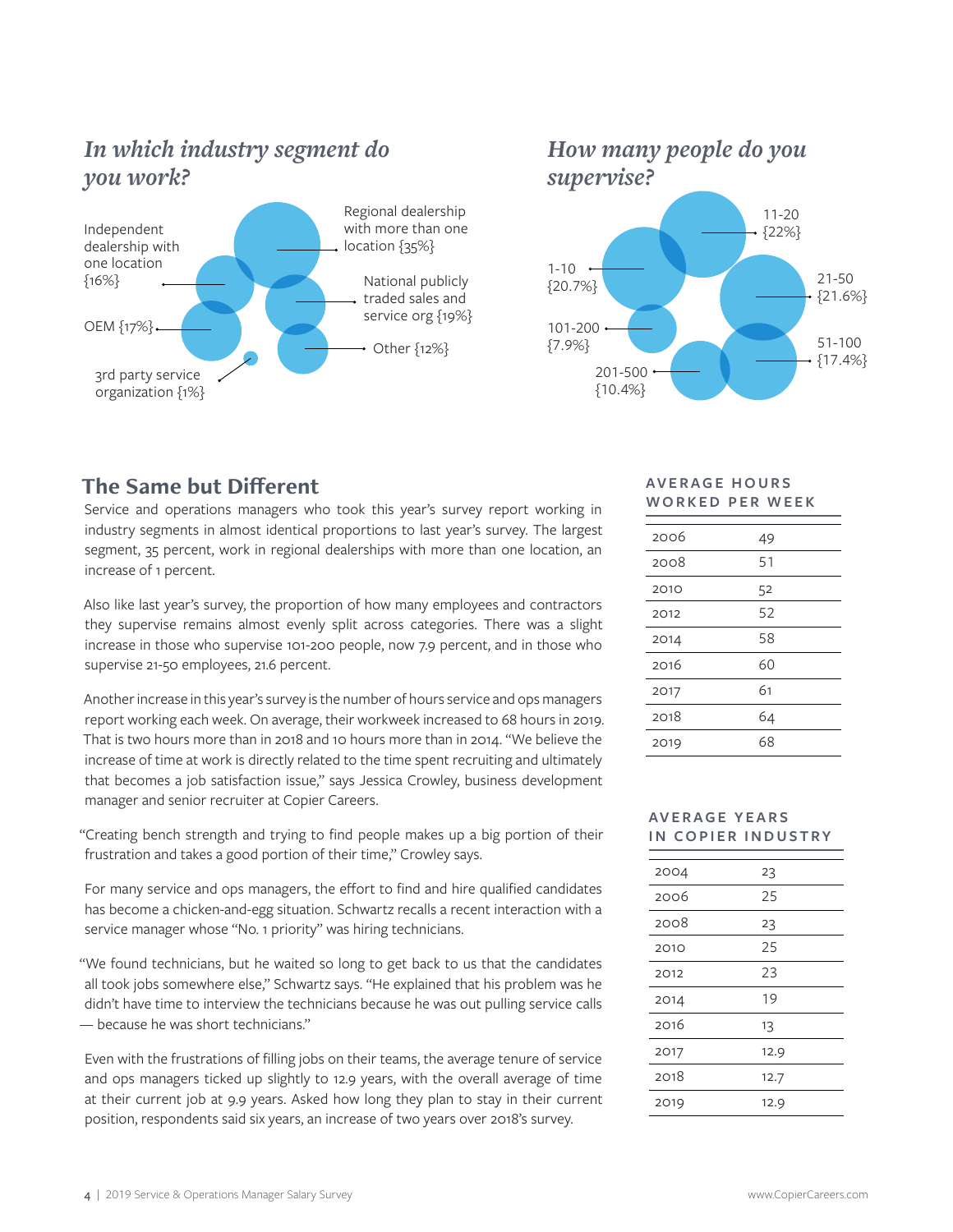*"They know the weight of their responsibility. All the solutions their company sells have to be provided and managed by their department. Without service there is nothing to sell."*

#### **Delivering a Job Well Done**

In this year's survey, service and operations managers identified the same top non-cash/indirect cash rewards as in 2018, including 99 percent who said they receive health benefits and have a company car or car allowance. In 2019, 81 percent of respondents say they have a company-paid phone, and 81 percent are reimbursed for certification and/or further education and training.

In 2019, the top-ranked reasons for earning bonuses are the same as in past years, but the percentage of those receiving the bonuses has increased. For example, 88 percent of respondents receive bonuses for personal performance, an increase of 10 points over 2018. Those receiving company profit sharing is at 81 percent, up 4 points; those receiving certification/training bonuses increased to 78 percent, up 7 points; and 77 percent say they received bonuses for project milestones, an increase of 10 points from 2018 and 19 points from 2017.

"The solutions available these days are increasingly varied and complex," Crowley says. "Service and ops managers need to understand the intricacies of those solutions so their departments can provide the best solutions for their clients. The responses also show that they are being rewarded for their efforts to learn the latest solutions."

Schwartz added: "They know the weight of their responsibility. All the solutions that their company sells have to be provided and managed by their department. Without service there is nothing to sell."

In recent years, service and ops managers have expressed increasing frustration about providing high-quality service as the pool of qualified techs has dwindled. This could explain the increase in the hours they work to cover all the bases, as they scramble to recruit technicians and retain current staff.

"It not only affects them, but it affects the people on the team, in that they want to create a good culture," Crowley says. "They have to be able to implement solutions in order for their team to be successful. If they don't have the support of ownership and VPs, it's going to be a continual struggle and create turnover in their department."

In an online poll, one service tech described the pressure inside his organization: " What we need is more support and management. When we are busy, management is nowhere to be found. We haven't grown in years. We have some of the best techs around, but we are all the same techs that were here 10 years ago."

#### **TOP NON-CASH/ INDIRECT CASH REWARDS**

1. Health benefits

- 2. Company car/car allowance
- 3. Company-paid phone/allowance
- 4. Certification reimbursement
- 5. Further education/training

#### **TOP REASONS FOR EARNING BONUSES**

- 1. Personal performance
- 2. Company profit sharing
- 3. Certification/training
- 4. Project milestone completion
- 5. Signing bonus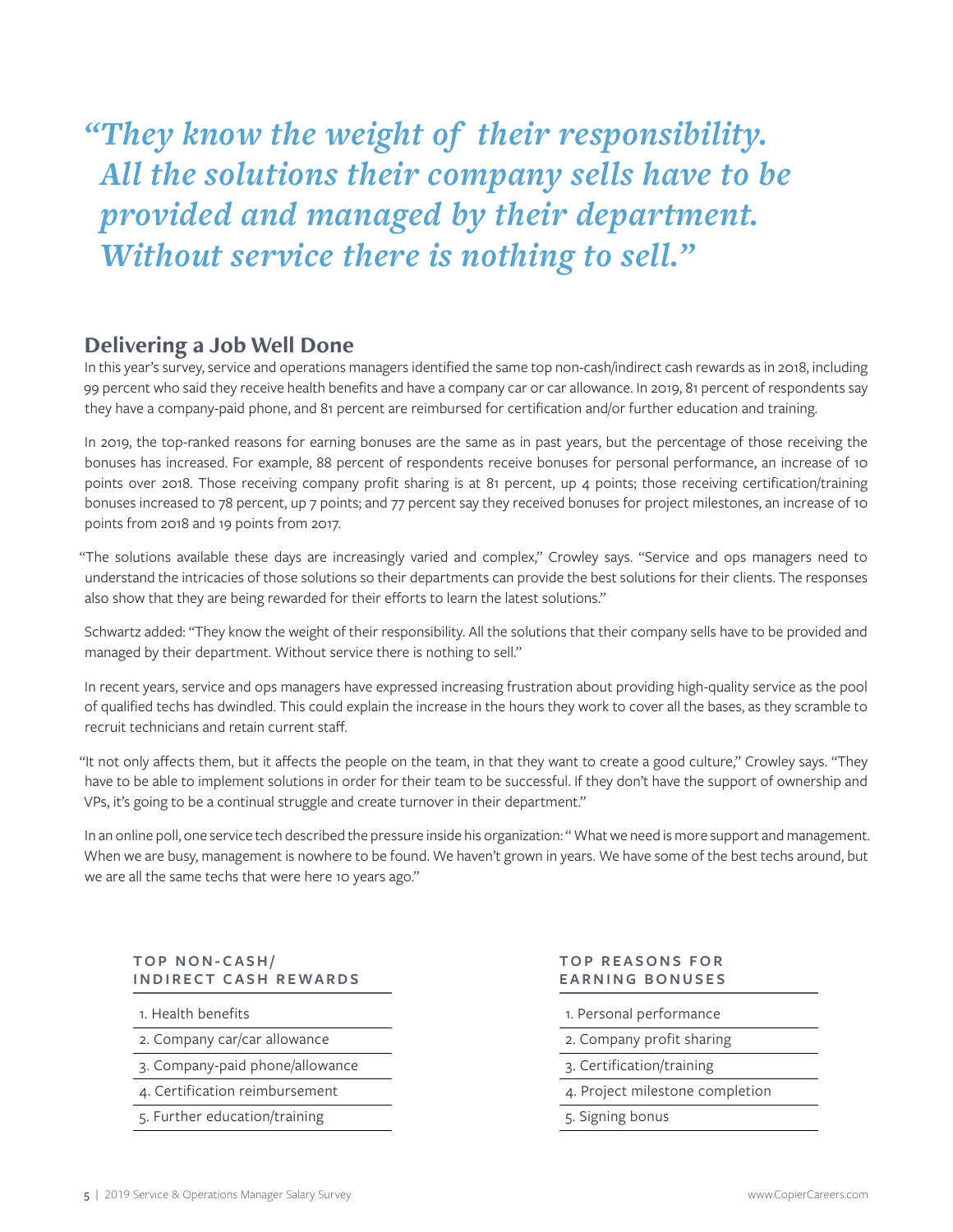#### *What matters most about your job? Increasing in importance*





#### **Rethinking What Matters Most**

In every salary survey, we ask respondents to identify which seven factors from a list of 37 variables are "most important to your job." This year, service and operations managers have shaken up the list a bit. Base pay has slipped from No. 2 to No. 7, indicating that other issues weigh more heavily on job satisfaction for service and ops managers.

In 2019, all respondents pointed to "the ability to work with leading-edge technology" and "benefits" as the things that matter most to them. "Having the tools and support to do my job" moved to No. 2, with 99 percent of respondents identifying it as a top concern, an increase of 10 points. This year, 90 percent or more of the respondents ranked a dozen variables as important.

Having a "company-provided laptop" is important to 91 percent of respondents, a decrease of 6 points, which moved it out of the Top 7. Of the variables that increased in importance, many involve having the tools and leadership to succeed:

- 99 percent want the tools and support to do their job well, an increase of 10 points
- 98 percent are concerned about the effectiveness of their immediate supervisor, up 9 points
- 95 percent are watching the financial stability of the company, an increase of 4 points
- 79 percent want to know their work is important to the company's success, an increase of 2 points (up 28 points since 2017)
- 72 percent want a commitment across the company to quality work, up 4 points (13 points higher since 2017)

"There is a new generation of service managers coming into the industry, bringing fresh ideas and rethinking what they need to get the job done," Crowley says. "They know how vital this industry is, and they want the training and flexibility to effectively deliver solutions and help the company's bottom line. It's clear that their drive to satisfy their clients is what matters most."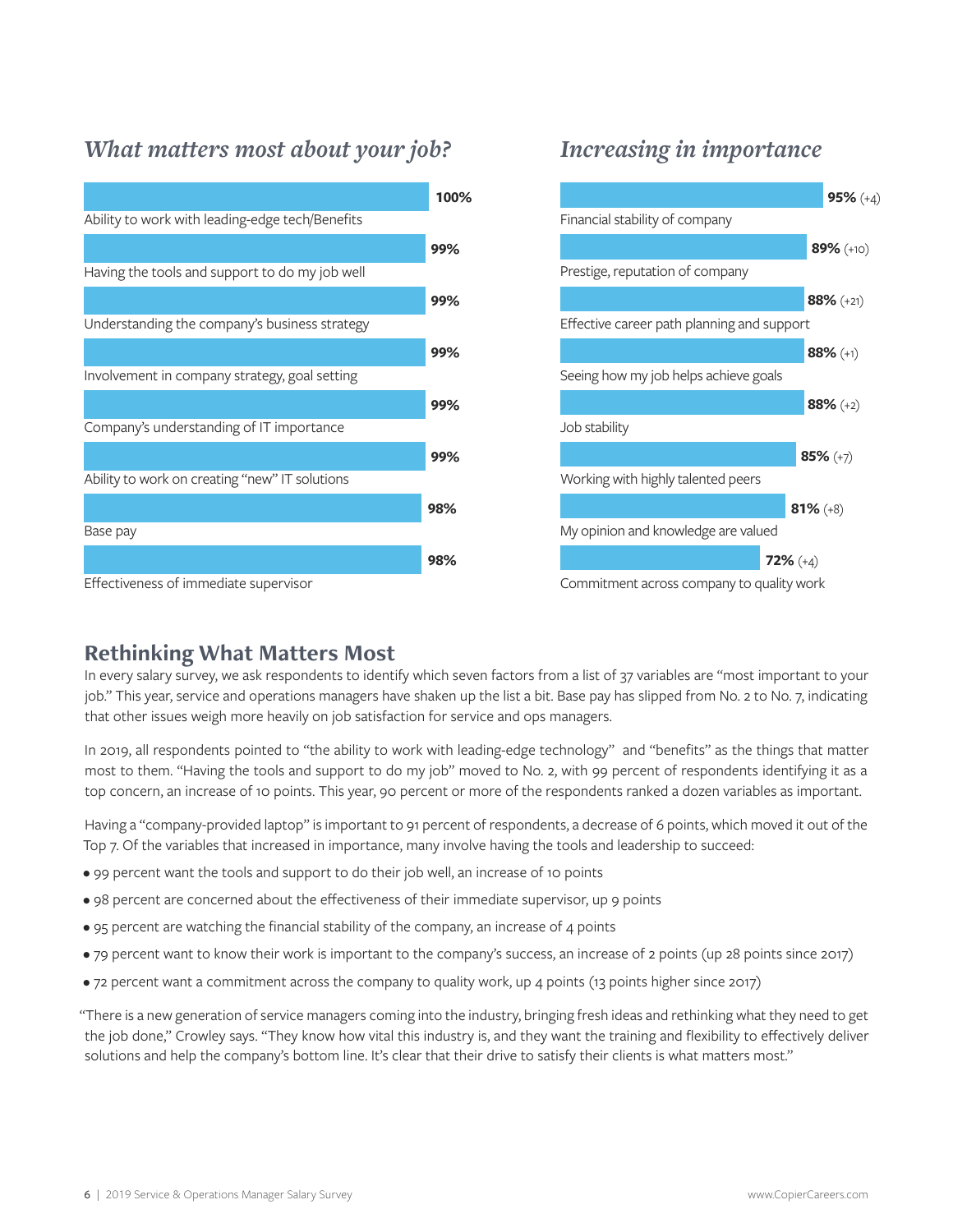#### *Are you looking for a new job?*



#### *Why are you looking for a new job?*



More responsibility/Don't like company mgmt./culture

As technology has changed the industry, everything from the number of hours worked to how sales and service work together has changed for people working in the Copier Channel. As changes bring flux to their work, respondents say that instead of staying with one business or dealer for a career, they now plan to stay at their current job for only four to six years.

Fully 99 percent of the service and operations managers who responded to this year's survey say they are "actively" or "somewhat" looking for a new job. An equal percentage say they are looking because of "job opportunities too good to pass up," and 98 percent of respondents say they are looking for "higher compensation."

"Changes in ownership also can be a big motivator for staff to consider other opportunities," Schwartz says. "The industry is in the midst of a generational change. The service and ops managers who helped the industry evolve are retiring. With Copier Channel businesses in high demand, we are also seeing a similar shift in ownership, with many recent mergers and acquisitions."

Recently, these ownership changes are due to at least one of the following:

- The owner wants to retire but doesn't have a succession plan in place
- The business has struggled to evolve, and to survive, it must merge with a company that has evolved
- Ownership gets an acquisition offer too good to pass up and sells the business

Along with all the other changes in the industry, service and ops managers are also faced with refining how they price their costs, Schwartz says. "Every time they offer a new solution, they have to adjust pricing, too. It's the same for techs as their compensation and bonus structure evolves."

Those pricing decisions fall to service and ops managers. The complex decisions require keen analytical skills and involve developing a pricing and remuneration structure that sustains profitability while keeping employees and customers satisfied. Lack of support in doing that work could also cause service and ops managers to consider their employment options.

"If they are charged with creating great results, they need to gain the knowledge and skills to reach benchmarks and help the company thrive," Crowley says. That is why respondents seem very interested in "effective career path planning and support," "having the tools to do their job well," and "involvement in forming company strategy."  

In 2019, service and ops managers again are giving their employers a failing grade on recruiting and retaining staff; 63 percent of respondents rate their company's ability to attract employees as "poor" or "totally unsatisfactory." They give slightly higher marks for employer's efforts to retain talent, with 52 percent of respondents rating that "poor" or "totally unsatisfactory." For more insights, take a look at our white paper, ["Recruiting Roadblocks."](https://copiercareers.com/wp-content/uploads/sites/24/2016/10/2016-recruiting-roadblocks-white-paper.pdf)